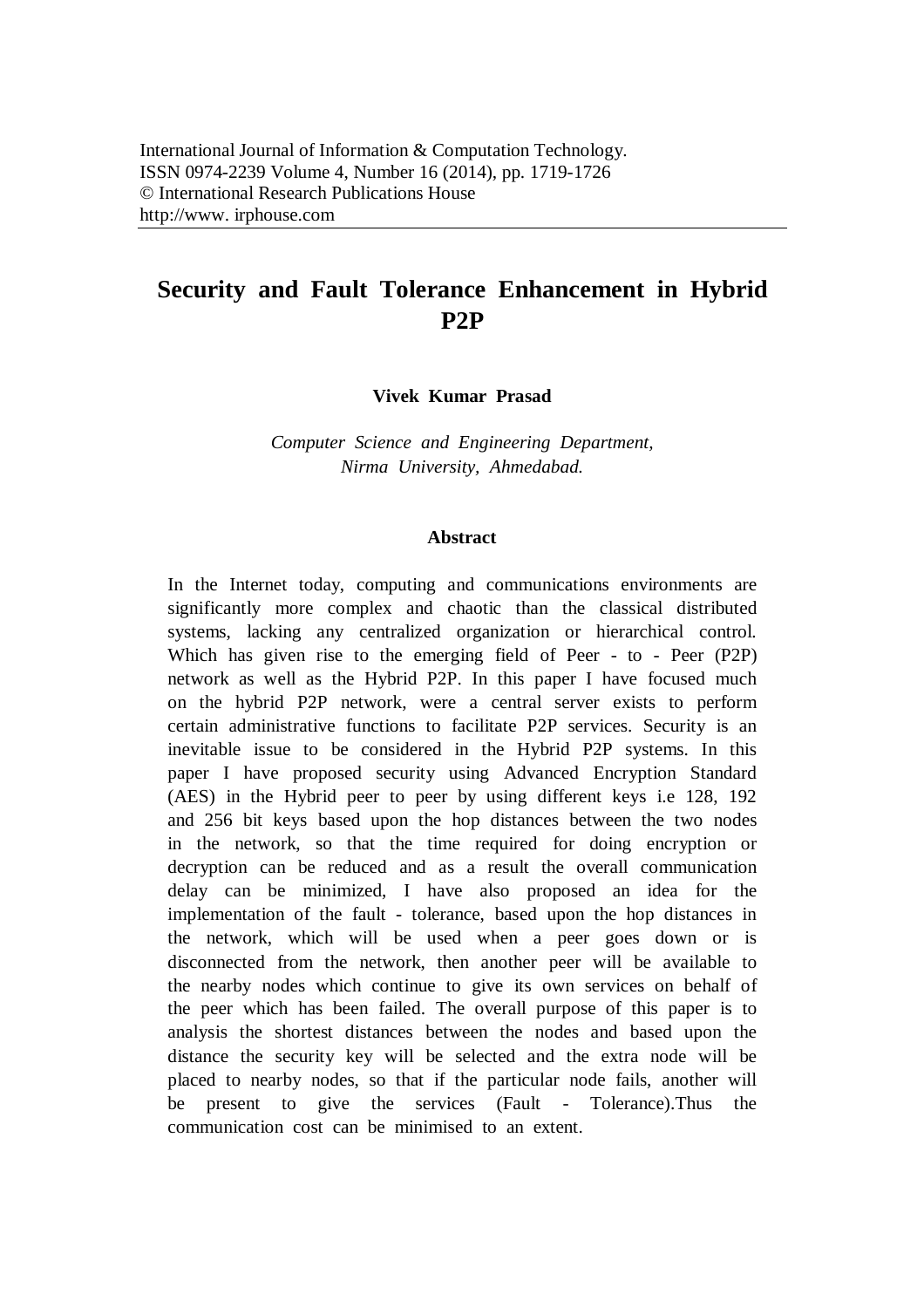**Keywords:** Peer to Peer, Hybrid Peer to Peer, Advanced Encryption Standard, Fault Tolerance, Hop Distance

### **I. Introduction**

Distributed system has been developed as a platform for huge computations. Reliability is one of the prominent issues in such systems. Many studies have been recently done to improve the security in P2P and fault tolerance. In a hybrid P2P network, a central server exists to perform certain administrative functions to facilitate P2P services. For example, in Napster, a server helps peers to search for particular files and initiate a direct transfer between the clients[1]. Only a catalogue of available files is kept on the server, while the actual files are scattered across the peers on the network. Compared to the hybrid P2P architecture, the pure P2P architecture is simpler and has a higher level of fault tolerance. On the other hand, the hybrid P2P architecture consumes less network resources and is more scalable than the pure P2P approach. P2P file sharing networks are an important and fast growing part of the Internet communication. Millions of people are using P2P networks today to share text, software, audio, and video files stored on their computers [2]. Even the use of P2P file - sharing software can raise serious security issues [3, 4] as the sensitive personal information can be at risk due to improper usage by users. At the same time, file - sharing technology is largely user controlled, which is sometimes beneficial but hard to regulate. In addition, to fully realize the potential of the P2P paradigm, such systems must be able to support an open environment where mutually distrusting parties with conflicting interests are allowed to join and get the response. In such environments, where there are many diverse parties without a pre - existing trust relationship, the security is particularly important and nontrivial. High availability [5] is a desired feature of a dependable distributed system and replication is a well known technique to achieve fault tolerance in distributed systems, thereby enhancing availability. The rest of the paper is organized as follow.In section II the various definitions which are used herein are briefly discussed and in section III gives the details about the problem statements and in section IV illustrates the proposed solution which is then followed by the conclusion.

#### **II. Definitions**

# **Security Threats in Hybrid P2P**

The P2P applications need the firewall to open a number of ports in order to function properly. Each open port in the firewall is a potential avenue that attackers might use to exploit the network. It is not a good idea to open a large number of ports in order to allow for P2P networks. Propagation of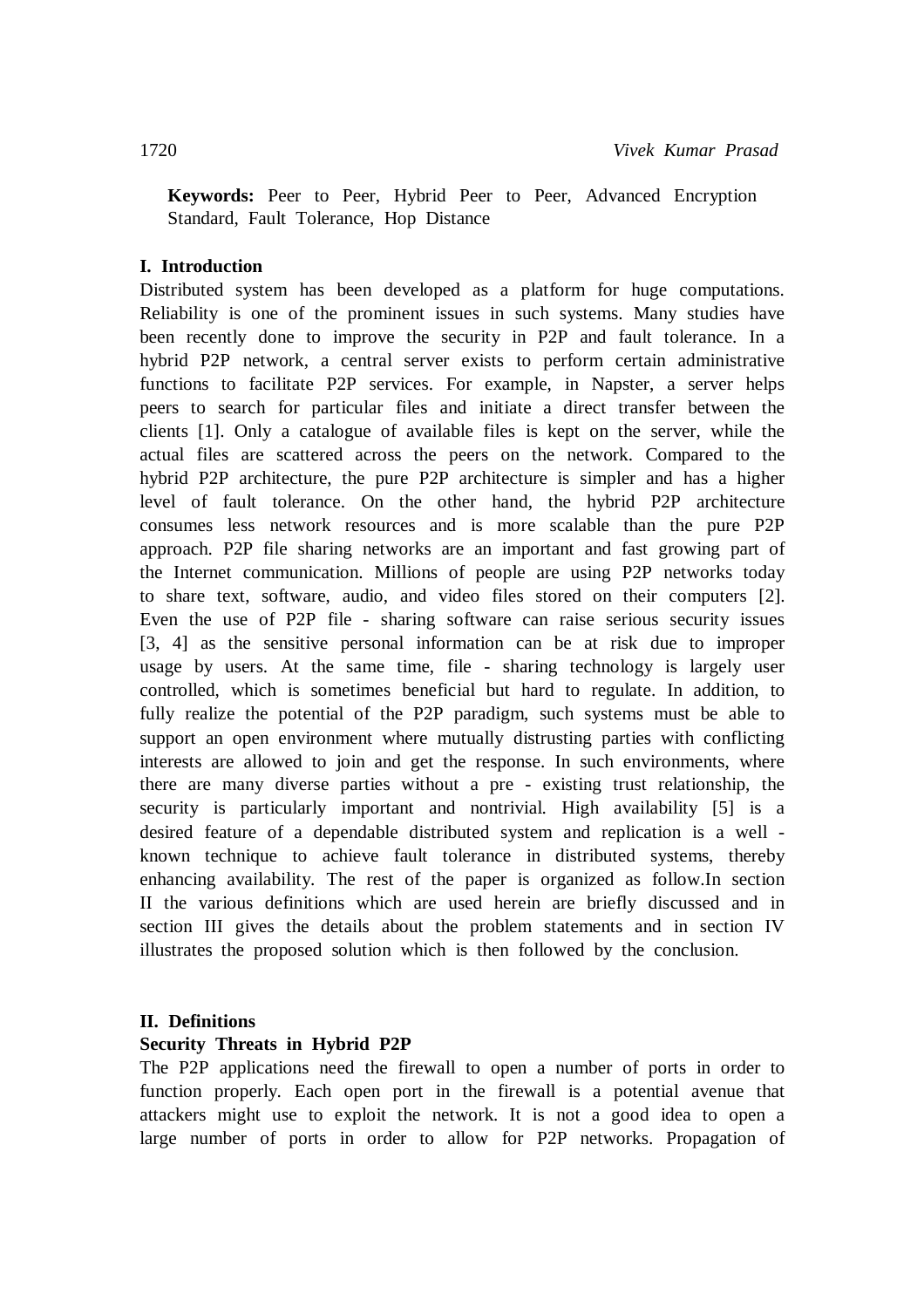malicious code such as viruses: As P2P networks facilitate file transfer and sharing, malicious code can exploit this channel to propagate to other peers. When a file is downloaded using the P2P software, it is not possible to know who created the file or whether it is trustworthy. In addition to the risks of viruses or malicious code associated with the file, the person downloading the file might also be exposed to criminal and/or civil litigation if any illegal content is downloaded to a company machine. Also, when downloading via a P2P network, it is not possible to know what peers are connected at any one time and whether these peers are trustworthy or not. Untrusted sources induce another security threat. Then, Vulnerability in P2P software: Like any software, P2P software is vulnerable to bugs. As each peer is both a client and a server, it constantly receives requests from other peers, and if the server component of the P2P software is buggy, it could introduce certain vulnerabilities to a user's machine. Intruders could exploit this to spread viruses, hack into a machine, or even launch a denial of service attack.

# **Advanced Encryption Standard**

The Advanced Encryption Standard (AES) is a key - iterated block cipher [6] that has been approved by the U.S. Government. The AES is originally the Rijndael Algorithm, created by Joan Daemen and Vincent Rijmen, as a part of the US National Institute of Standards and Technology (NIST) requirement to have an Advanced Encryption Standard to replace the obsolete Data Encryptions Standards (DES) algorithms. It is fast w.r.t the software as well as in hardware too. The key size used for an AES cipher specifies the number of repetitions of transformation rounds that convert the input, called the plaintext, into the final output, called the cipher text. The number of cycles of repetition are 10 cycles of repetition for 128 - bit keys, 12 cycles of repetition for 192 - bit keys and 14 cycles of repetition for 256 - bit keys. The key length used in the encryption determines the practical feasibility of performing a brute force attack, with longer keys exponentially more difficult to crack than shorter ones. Brute - force attack involves systematically checking all possible key combinations until the correct key is found and is one way to attack when it is not possible to take advantage of other weaknesses in an encryption system.

#### **Fault tolerance in Distributed system (P2P)**

The system has to be tolerant against network and site failures. This is achieved through replicating object - states to other sites. All objects need to be available for access at any available site at all times even in presence of arbitrary system degradation scenarios.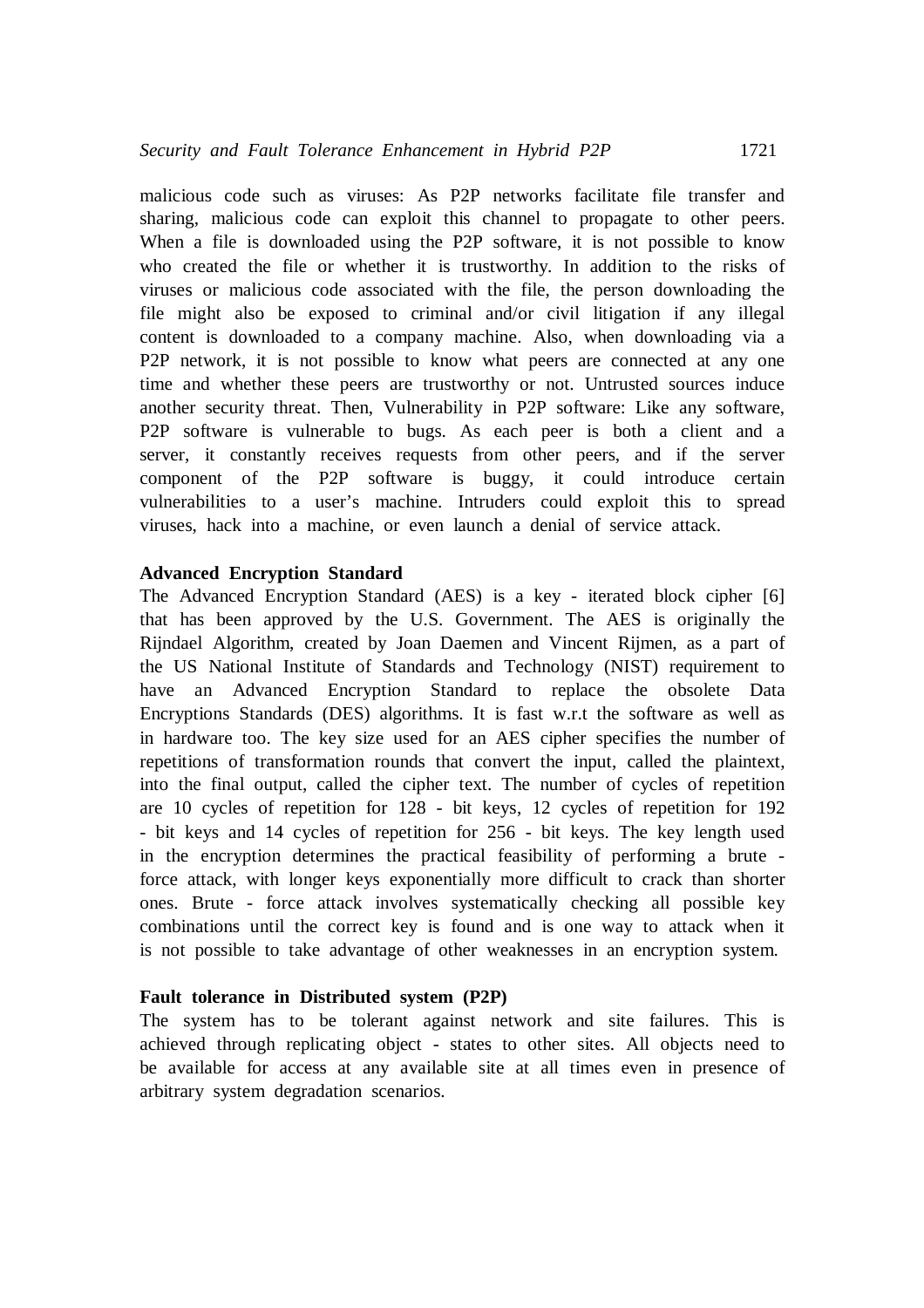# **Distances between the nodes**

Accurate prediction of network distance between information collection node and websites distributed in different locations is the basis for collaborative information collection, and also localize the process of collecting sites, thereby reduce the network distance overhead, improve collection efficiency, reduce network load, enhance fault tolerance capability [7], which is of great significance.

- 1) Round Trip Time (RTT): The time delay from the beginning of sender sending data to receiving confirmation from the receiving end (the receiver sends an acknowledgment immediately after receiving data) is a total RTT.
- 2) Hop number (Hop Count): the total number of devices passed through by a specific data (packet).

# **III. Problem Statements**

- 1. Longer key lengths are better, but only up to a point. AES will have 128 - bit, 192 - bit, and 256 - bit key lengths. This is far longer than needed for the foreseeable future. In fact, we cannot even imagine a world where 256 - bit brute force searches are possible. It requires some fundamental breakthroughs in physics and our understanding of the universe and even more is the key length the more time it will take to decrypt it. In this paper I am assuming all the peers are enough hardware and software support to deal with the AES. It has been observed that increase in the key length leads to more processing time, thus hacker have more number of options to destroy the model [8]. So we need to use the various keys i.e 128 - bit, 192 - bit, and 256 - bit key lengths in a wise manner, I mean to say that where ever it suits to the requirement.
- 2. The system has to be tolerant against network and site failures. This is achieved through replicating object - states to other sites. Replication for fault tolerance basically comprises of four components [9]: -

# **i. Information Policy**

The information policy is responsible for collecting the system state information. In local state information, state information of neighbouring nodes is collected while in global statistics, state information of all the nodes in the system is collected for better scheduling decisions

# **ii. Transfer Policy**

The transfer policy decides the state of the node that is lightly loaded or heavily loaded. Widely used transfer policy is threshold policy.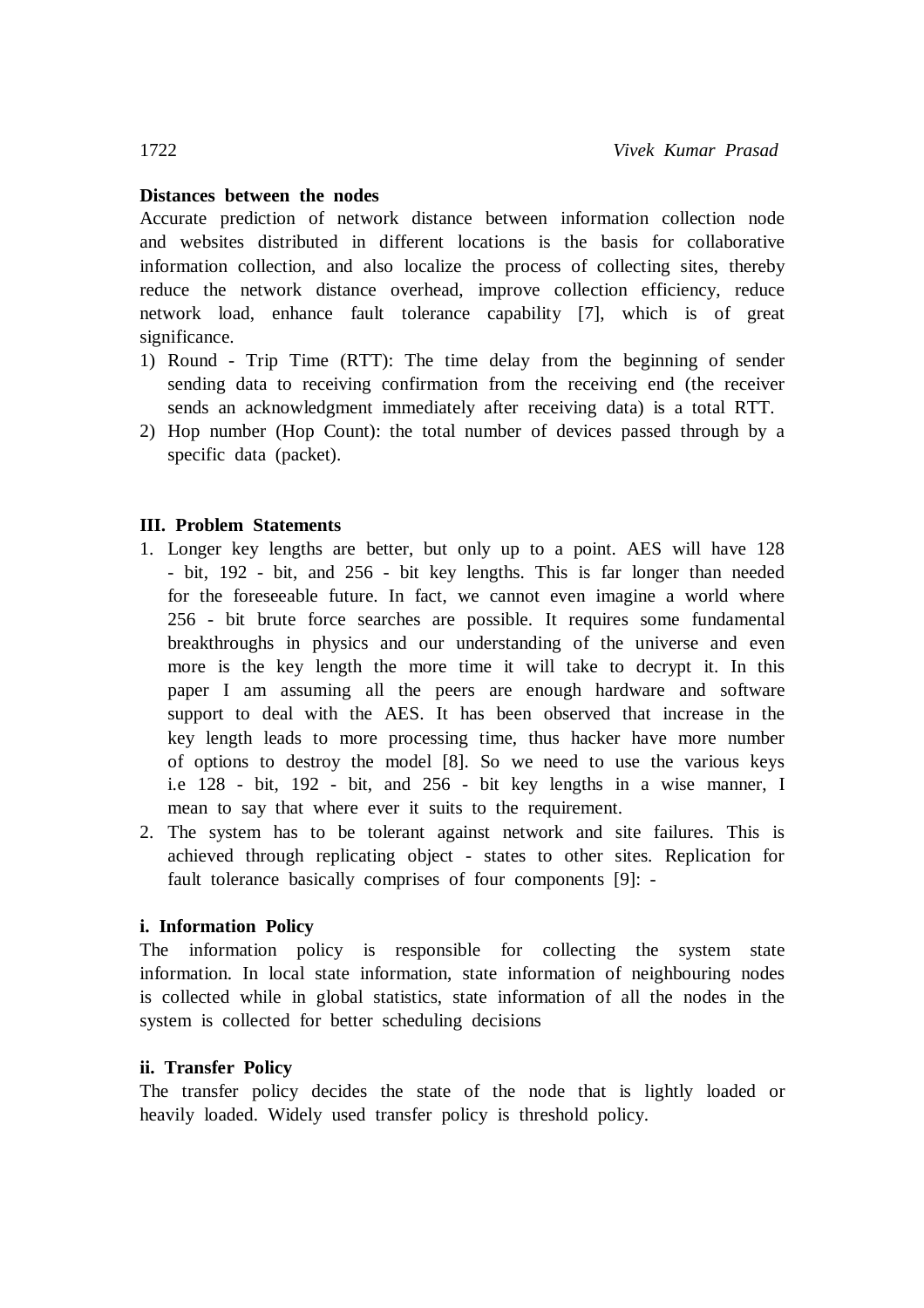#### **iii. Selection Policy**

The selection policy selects a job to be transferred. There are several factors to consider in the selection of a job: (a) the overhead incurred by the transfer should be minimal; (b) the number of location - dependent system calls made by the selected job should be minimal; (c) the selected job should be long lived so that it is worthwhile to incur the transfer overhead (d) a job should be selected only if its response time will be improved upon transfer.

#### **iv. Location Policy**

The location policy is responsible for selecting the best node among all the available nodes. It finds suitable destination node to share the load. The factors to be considered while selecting the node may include resource availability, the availability of the service(s) required for the proper execution of the migrated process, etc. The selected node should have the correct environment to run the process. Various location policies have been presented in the literature as in [10] [11] that are random policy, polling (Probing) policy : threshold, greedy, and shortest, negotiation policy: bidding and drafting, low load policy, broadcast a query, main and secondary locations policy. Explaining all the algorithm is beyond the scope of this paper.

Replication is a widely used technique to guarantee the availability and dependability of large scale distributed systems in the presence of faults is replication and implies the use of more services or components performing the same function. Whenever a replicated entity encounters a failure another replica is switched on and takes its place. Data and service replication is a reliability improvement technique used in many types of distributed systems. By replicating the data and services over multiple nodes, the system can support the failure of some of these nodes, without losing its ability to function correctly. Moreover, data and service replication are employed for load balancing reasons. In a typical distributed environment that collects or monitors data, useful data and services may be spread across multiple distributed nodes, but users or applications may wish to access that data through a central location (a proxy service). A common way to ensure centralized access to distributed data is by means of maintaining replicas of data objects of interest at a central location. However, when data collections are large or volatile, keeping replicas consistent with remote master copies poses a significant challenge due to the large communication cost incurred.

#### **IV. Proposed Solution**

There are several algorithms that have been used to find out the distances between the nodes in the network. Some of them are mentioned below: -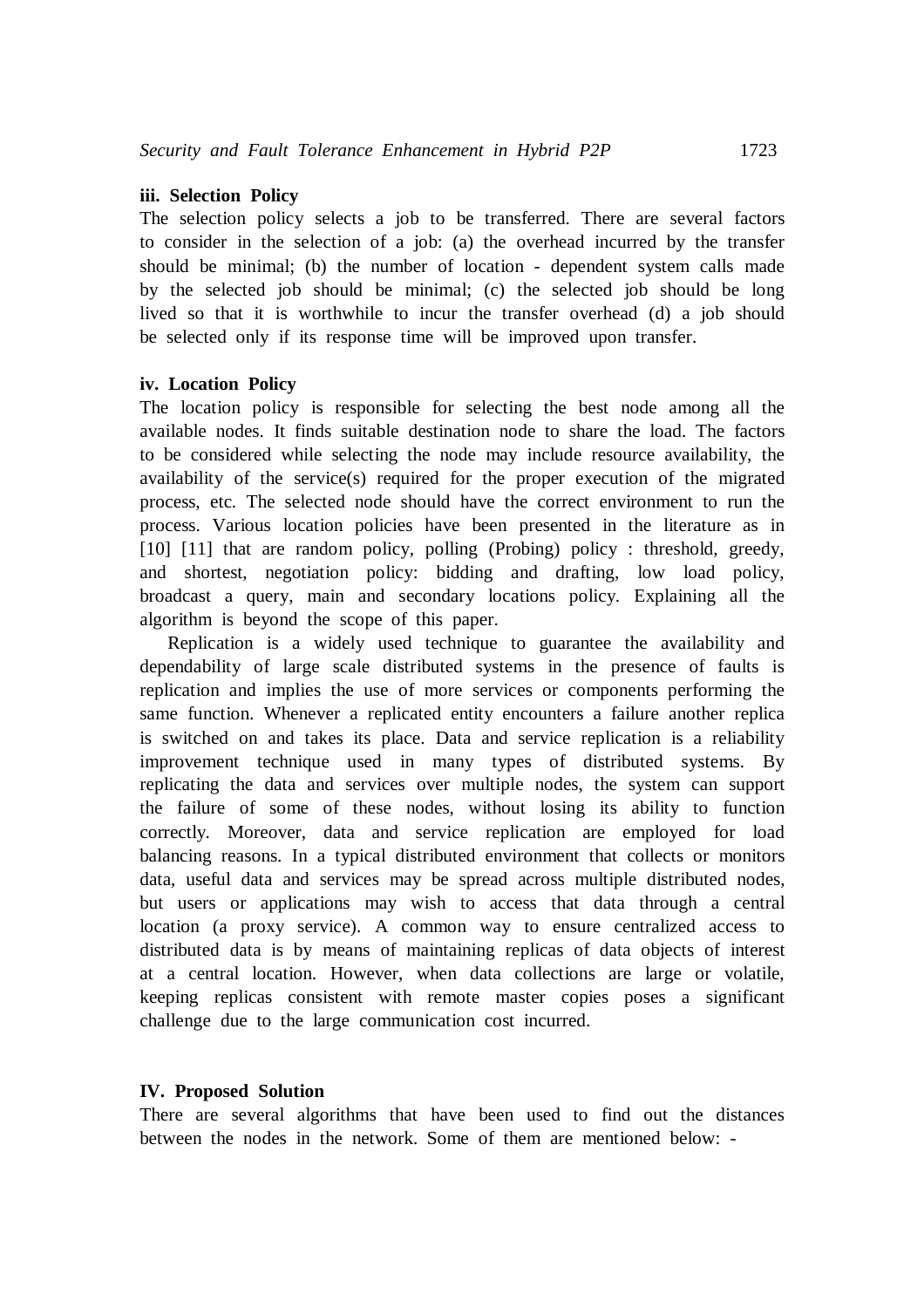### **Estimating Hop Distance Between Arbitrary Host Pairs[12]**

In this approach pairwise hop distances between nodes in the Internet is identified. This begins by deploying a landmark measurement infrastructure in the Internet, which uses active probes to establish accurate hop distances between all of its nodes. The measurement infrastructure is also enabled to passively monitor links and collect end host source addresses and TTLs from packets. It describe a multi - dimensional scaling algorithm that can be apply to the active and passive measurements that generates estimates of hop distances between all observed nodes (end host addresses and landmarks). The algorithm is designed to generate estimates even when all end host addresses have not been observed in all landmarks. The embedding algorithm is then enhanced to incorporate autonomous system information for the end hosts, which results in improved estimation performance.

# **A New Hierarchical Network Coordinate Algorithm Based on Community Structure[13]**

In this paper, in order to reduce the impact of distance range on the prediction accuracy that short distance prediction suffers from high relative error, we propose a new hierarchical network coordinate algorithm based on community structure detection. The whole network is organized into N - level hierarchical community structure due to the host's geometric position distribution. Each host is assigned multiple coordinates corresponding to the hierarchical structure so that different sets of coordinates satisfy different ranges of distance prediction. Our algorithm is more applicable in constructing hierarchical coordinates more than two level that it requires no fixed infrastructure in the procedure of hierarchical structure organization.

By considering all the above mentioned algorithm, we can conclude that the hop distances between the nodes can be known.

Now, If the hop distances are known and if the security is to be imposed on to the hybrid P2P network, then after calculating the hop distances and if the hop distances are less (one or two hops) then 128 bit key length AES can be used and in case if the hop distances are more than two then 192 bit key length AES can be used and if the hop distances between the hosts are found more than 256 bit key length can be used, as it is obvious that the more is the distance between the source and the destination host, the more is the chance for the data insecurity.

Similarly once the hope distances are known and fault tolerance mechanism is to be used then based upon the hop distances the replicated peer can be placed to the maximum of hop distances of two to overcome the communication delay and thus the communication cost can be reduced.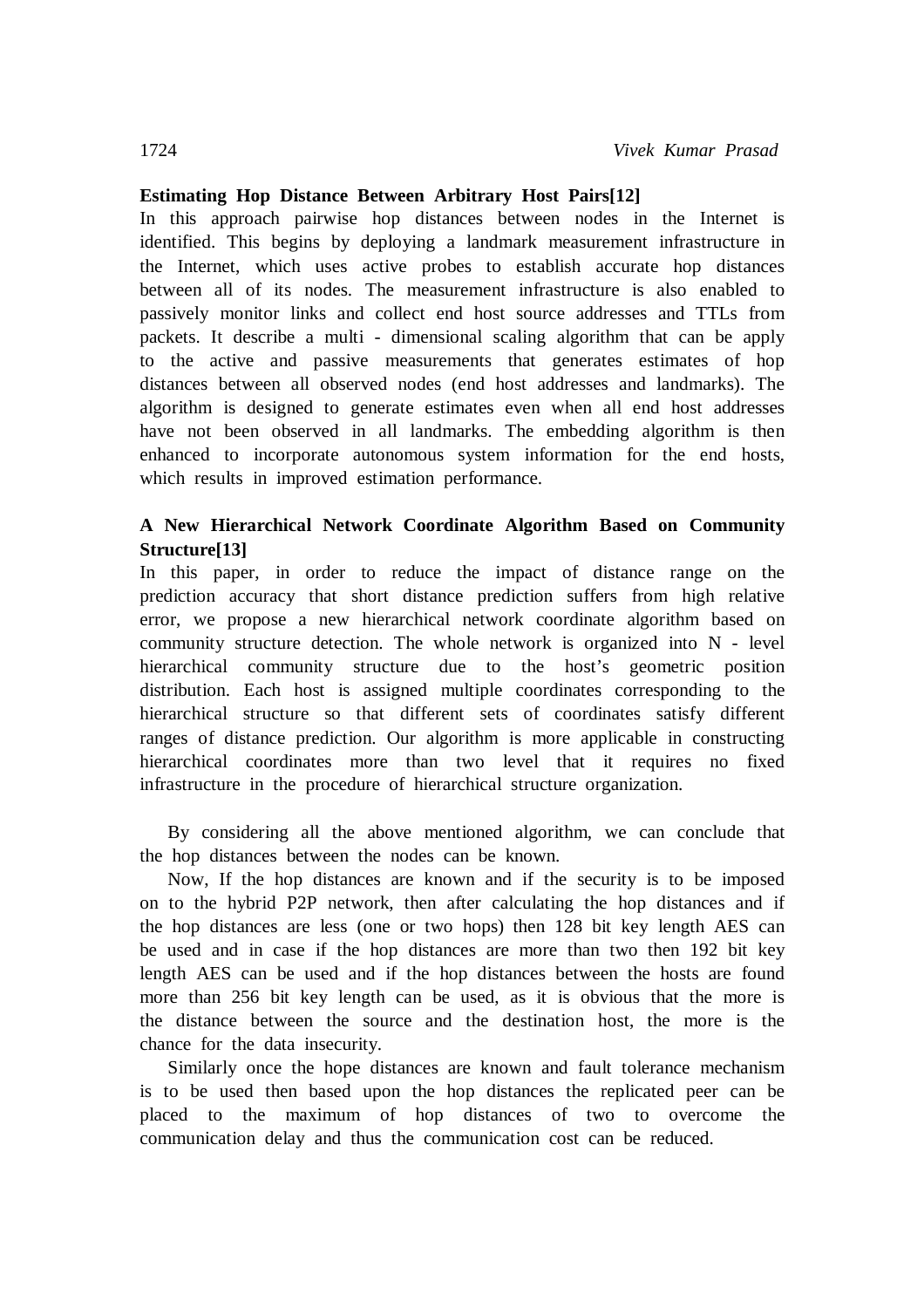#### **V. Conclusion and Further Enhancement**

We have just seen the advantages of knowing the hop distances in the network can be used in many ways to optimize the communications between the host node and the destination host node w.r.t to the security keys using AES, The lesser is the distance the lower is the key length, so that less time has to be consumed for the encryption as well as for the decryption and more is the distances higher level of the keys can be used. Same is the case with the fault tolerance techniques, where the identical peer can be placed to the nearby of the actual peer so that, if the actual peer fails due to some of the reason, the other replicated peer will be there to continue with the services. We can further enhance the above proposed idea using the Hidden Markov Model and can categories the hop distances into the three parts, i.e. the minimum hope distance, the average hope distance and the maximum hope distance between the hosts and based upon this automatically the keys length of the AES can be used for the communications and even it can be used to place the replicated data/peer to the nearby place of the actual peer which is currently giving the services. What we can do is that, the logic that has been mentioned above can be placed in the virtual node. Now the virtual node is the node which we can be placed between the clusters or an intermediate node between the clusters.

#### **References**

- [1] Min Yang and Yuanyuan Yang, "*An Efficient Hybrid Peer to Peer System for Distributed Data Sharing*" IEEE Xplore November 2008.
- [2] A. Davidson, *P2P File Sharing Privacy and Security*, Testimony before the House Committee on Government Reform Center for Democracy and Technology, May 2003.
- [3] M. Castro, *Secure Routing for Structured P2P Overlay Networks*, In Proceedings of the 5th Usenix Symposium on Operating Systems Design and Implementation (OSDI 2002), Boston, Massachusetts, USA, December 2002.
- [4] N. Daswani and H. Garcia Molina, *Query Flood DoS Attacks in Gnutella, In Proceedings of the 9th ACM Conference on Computer and Communications Security*, Washington DC, USA, November 2002, pp. 181 - 192.
- [5] Alexandru Costan, Ciprian Dobre, Florin Pop, Catalin Leordeanu, Valentin Cristea*, " A Fault Tolerance Approach for Distributed Systems Using Monitoring Based Replication*"IEEE Xplore 2010.
- [6] Ramesh Babu, George Abraham and Kiransinh Borasia*, " A Review On*